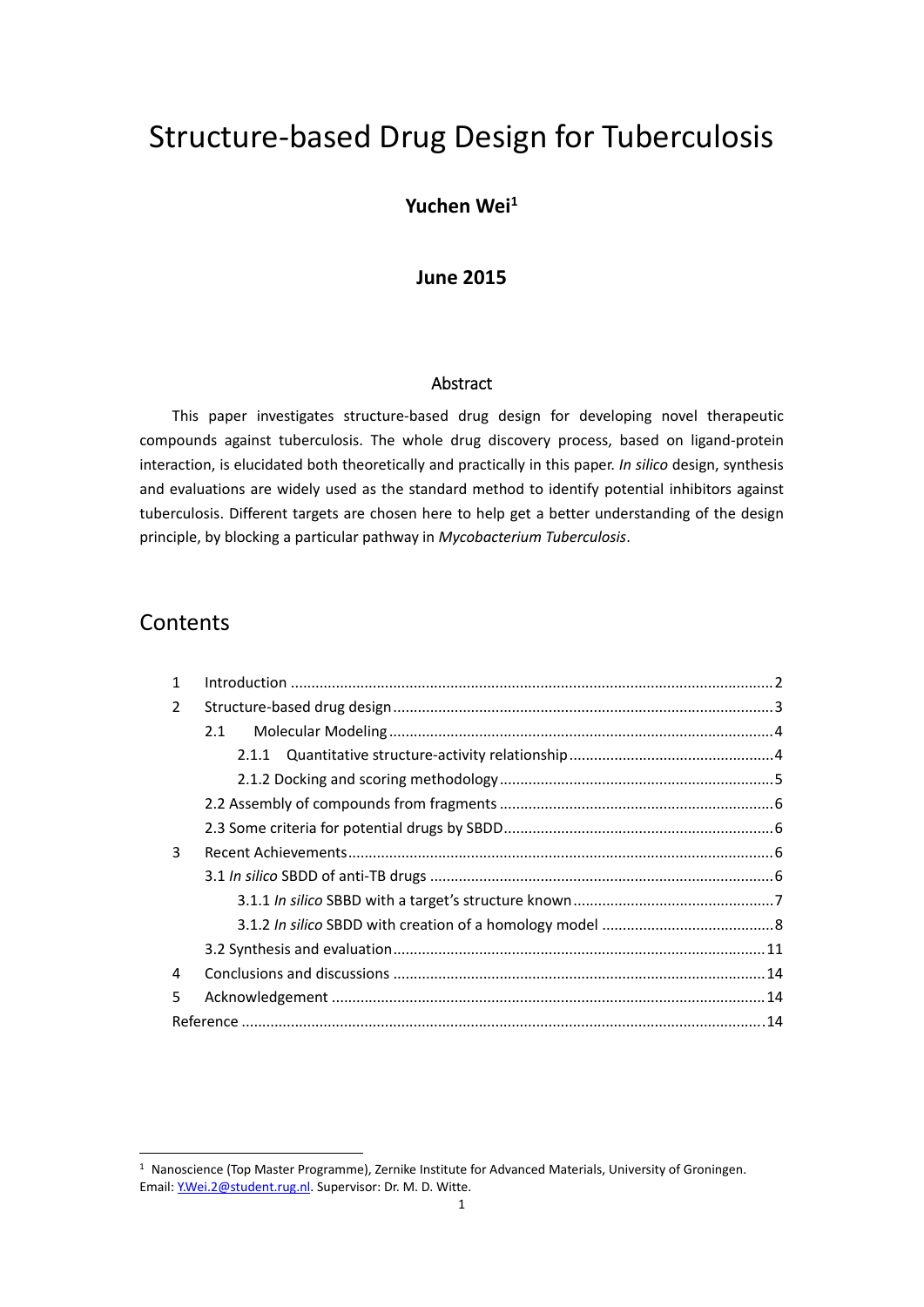### 1 Introduction

Tuberculosis(TB) is widely known as a fatal disease which may date back to thousands of years ago. The earliest evidence of TB's existence by now was discovered on the spine fossils of Neolithic times. Hippocrates of Cos (460‐370 BC), an ancient Greek physician, recorded pulmonary TB and pointed out that TB was infectious  $^{[1]}$ . In Roman times, Galenus (134-201 AD) put TB in specific recordation, including its symptoms and some simple treatments like placing patients at high altitude, giving them good rest and enough nutrient. Later, people gradually found out living with TB patients could also cause infections and some people even started to think that TB was caused by some invisible creatures. In 1865, a French scientist named Villemin experimented on rabbits by injecting patients' phlegm into their ear veins, and finally discovered tubercles in the rabbits' chests. Thus, TB's contagiousness wasformally demonstrated. And in 1882, Koch used the acid‐fast staining method to successfully isolate mycobacteria of TB, which won him the Nobel Prize in Physiology or Medicine in 1905<sup>[2]</sup>.

*Mycobacterium Tuberculosis* (*M.tb*) discovered by Koch is the main cause of TB. This mycobacterium has high lipid in its cell wall and it can protect them from the immune system of its host. Moreover, *M.tb* can even survive in weak disinfectants for weeks while maintaining its endospore (dormant) form. Besides being an effective protection*,* the cell wall can also selectively enable compounds in and out for the survival of the bacterium [3]. The cell wall of *M.tb* consists of mycolic acids, peptidoglycans, arabinogalactan, and lipoarabinomannan and so on. Due to the importance of *M.tb*'s cell wall, nowadays a lot of inhibitors are focused on targets participating in the generation of *M.tb*'s cell wall, i.e., glutamine synthetase. Other enzymes, for example, ATP synthase and DNA gyrase can also be promising targets. There are many *M.tb* strains, among which the most commonly known and virulent one is H37Rv strain. The genome sequencing of H37Rv strain was completed in 1998 by British and French scientists. Such an accomplishment, together with the genome sequencing of CDC1551 in 2001, offered a great chance for deep research into pathogenic genes of *M.tb.*

In the middle of 1900s, a series of effective medical therapies were developed. Streptomycin (SM) was the first effective chemotherapy discovered in 1944. It is a bactericidal antibiotic derived from actinobacterium Streptomyces griseus. SM inhibits the protein synthesis in *M.tb* because it can bind to 16S rRNA of the 30S subunit of *M.tb* ribosome, thus it interferes with the binding of formyl-methionyl-tRNA. The resulting codon-misreading and failure of protein synthesis eventually cause the death of the microbial cells  $^{[4]}$ . SM is one of the five first-line drugs and the other four are isoniazid (INT, discovered in 1952), Pyrazinamide (PZA, discovered in 1952), ethambutol (EMB, discovered in 1961) and rifampin (RF, discovered in 1966)  $[5]$ . The second-line drugs are more expensive and have more side effects, i.e. 4‐aminosalicylic acid (PAS, discovered in 1946). Nonetheless, the control of TB received little accomplishment in the beginning, especially in some developing countries. To obtain effective control over TB, World Health Organization (WHO) proposed a standard chemotherapy treatment in collaboration with governments and foundations in 1970s.

Nowadays, there are still a lot of patients suffering from TB disease. According to WHO's data, there were estimated 8.8 million of new cases happened in 2012 <sup>[6]</sup>. Although the mortality rate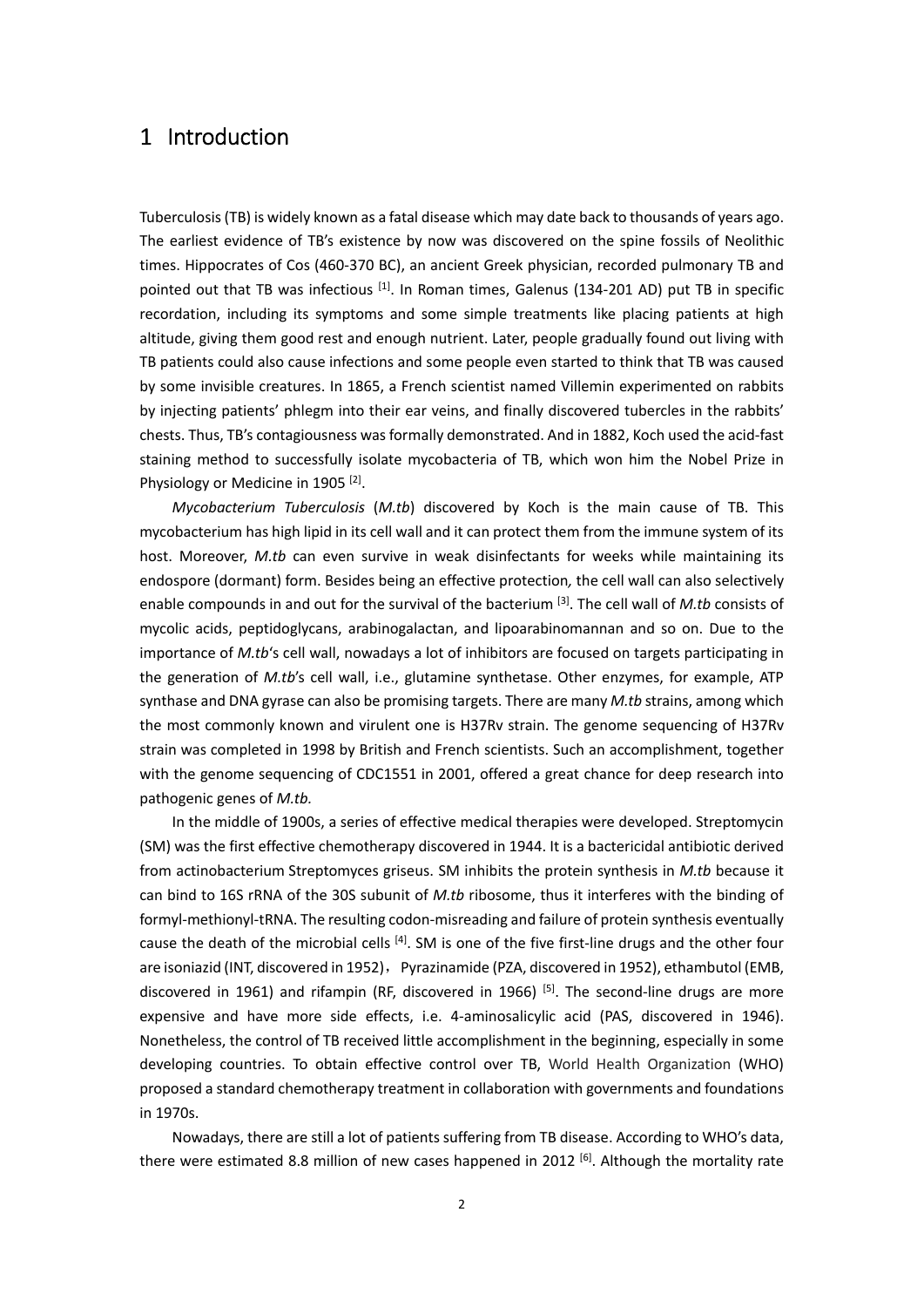dropped by approximately 45% since 1990, the rise of multiple drug-resistant and extensivelydrug-resistant cases urged new effective therapies to be designed. In the following section, we will discuss on a new method of obtaining innovative and potential drugs for TB, as well as investigate some of new achievements in this area.

### 2 Structure‐based drug design

Structure‐based drug design (SBDD) involves the interaction between targets and inhibitors. A target is a molecule, usually an enzyme responsible for the functioning of a particular pathway (metabolic or signaling) of the pathogen. An inhibitor or a ligand is a molecule whose shape is complementary to the target. By binding to the active site of the target, the ligand therefore inhibits the target's function and causes a therapeutic effect to the patient. The binding forces are usually non-covalent, such as electrostatic interaction, hydrogen bonding, π-π stacking force and hydrophobic interaction.

SBDD exploits the three-dimensional structure of the target (or its homology) to develop ligands by computer modeling. The commonly used process is in a cyclic fashion as illustrated in Scheme 1. The 3D structure of the target can be obtained from databank, X-ray crystallography or NMR. With the target's structure and its active site in hand, scientists can visualize and model several potential ligands. Roughly, there are two categories to obtain ligands: the ligand-based design method and the receptor‐based design method. The former one is referred as a database‐ searching method; the latter one is to construct new molecules to fit into the binding pocket. Receptor‐based design is extraordinarily useful in novel drug design and will be mainly discussed in this paper.



**Scheme 1**. The basic procedure of SBDD. It starts form the design of the hit compound after modeling and run this circle to optimize the drug.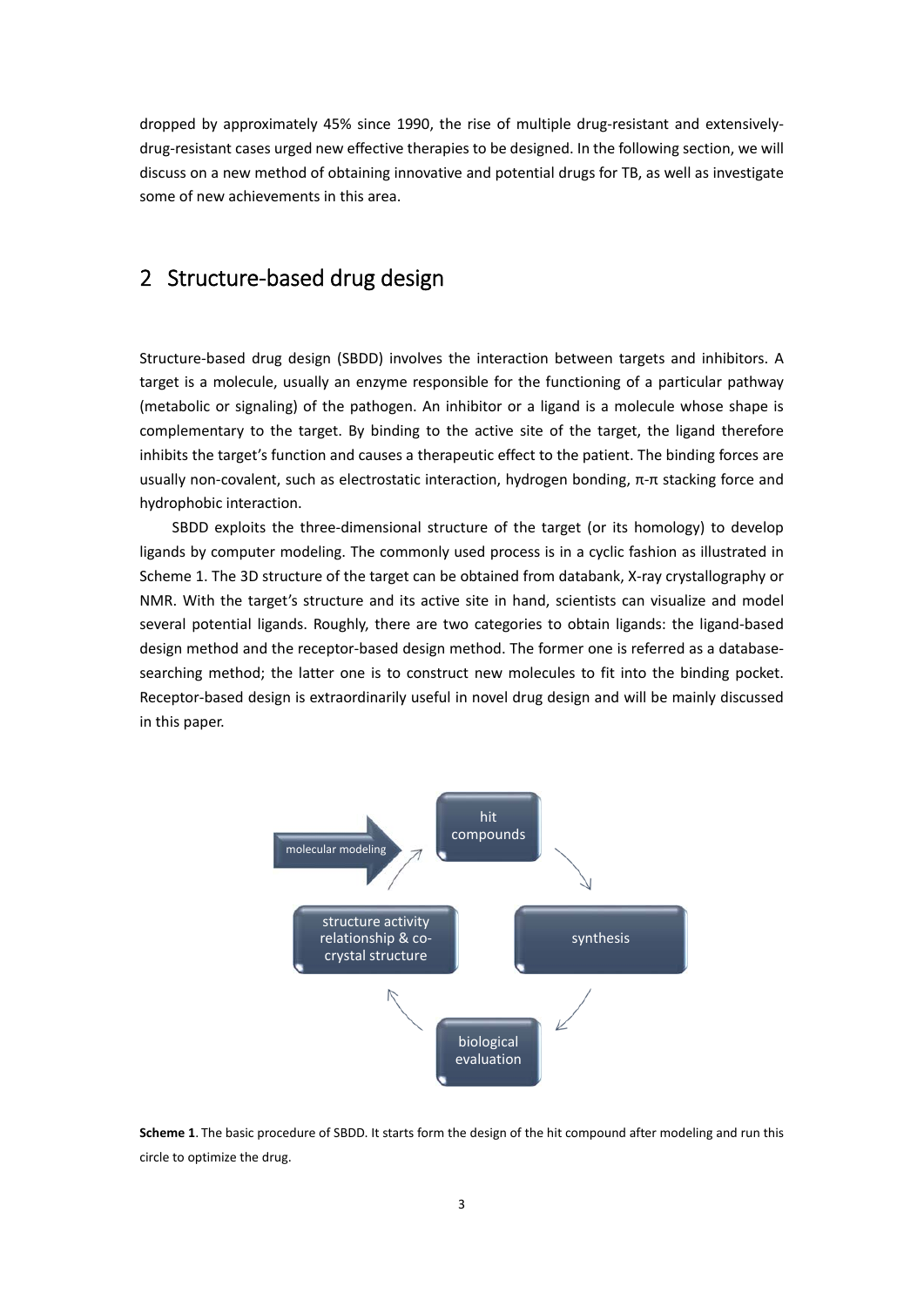However, both ligand‐based and receptor‐based strategies have their defects. Searching database is usually time‐consuming and there can be a large number of results; receptor‐based strategy can also give thousands of ligands due to multiple active side residues in the binding pocket. To save time and money, further screening need to be conducted to reduce a library of ligands into a most promising hit. Molecular modeling has been used as the tool and it adopts computer programs to perform the screening <sup>[7-10]</sup>. After *in silico* design, expanded synthesis, biological evaluation and X‐ray analysis can complete the whole design circle and also rationalize the whole design process.

#### **2.1 Molecular Modeling**

There are two different methods of molecular modeling. One is to build a regression model of ligands, namely quantitative structure‐activity relationship (QSAR) modeling; the other one is to create a 3D model of the complexed ligand and the target, referred as molecular docking, which stresses their interaction. Both of these can be used separately or together.

#### 2.1.1 Quantitative structure-activity relationship

QSAR modeling is a mathematic method aiming to establish a relationship between a ligand's structure and its biological activity. Thisrelationship can be expressed with a function A=f(S), where S is responsible for a ligand's chemical and physical properties (melting point, geometry, hydrophobicity, electron density, HOMO‐LUMO gap, etc.), and A is responsible for its biological activity (positive effectiveness or negative toxicity). Starting with a number of existing ligands, a regression model (the function) will be created, which will be used later to predict biological activities of potential ligands.

QSAR study has been widely used in SBDD recently. Traditional QSAR is 2D‐QSAR, which means it doesn't use ligands' 3D structures. And a more precise method is 3D‐QSAR, however, it is more time-consuming. Actually there is a methodology between 2D-QSAR and 3D-QSAR, and it is Hologram QSAR (HQSAR). HQSAR first cuts the existing ligands into fragments by a particular 2D hologram length. Next, it generates a hologram using these fragments by a series of calculation. HQSAR is a fast predicting approach and one paper in 2013<sup>[11]</sup> could provide a better insight into it. This work chose M.tb thymidine monophosphate kinase (TMPKmt) as the target, because TMPKmt was essential for M.tb's DNA replication. 97 known inhibitors based on thymidine were used to develop a HQSAR model. Then the model was utilized to predict novel ligands' activities, which was further verified by quantum mechanics/molecular mechanics (QM/MM) docking.

Other QSARs, for example, multi‐target methodologies focused on quantitative‐structure activity relationships (mt‐QSAR) and multitasking model based on quantitative‐structure biological effect relationships (mtk‐QSBER) are rising. Mt‐QSAR predicts biological activities or toxicities separately against different targets, whereas, the extended mtk‐QSBER method predicts the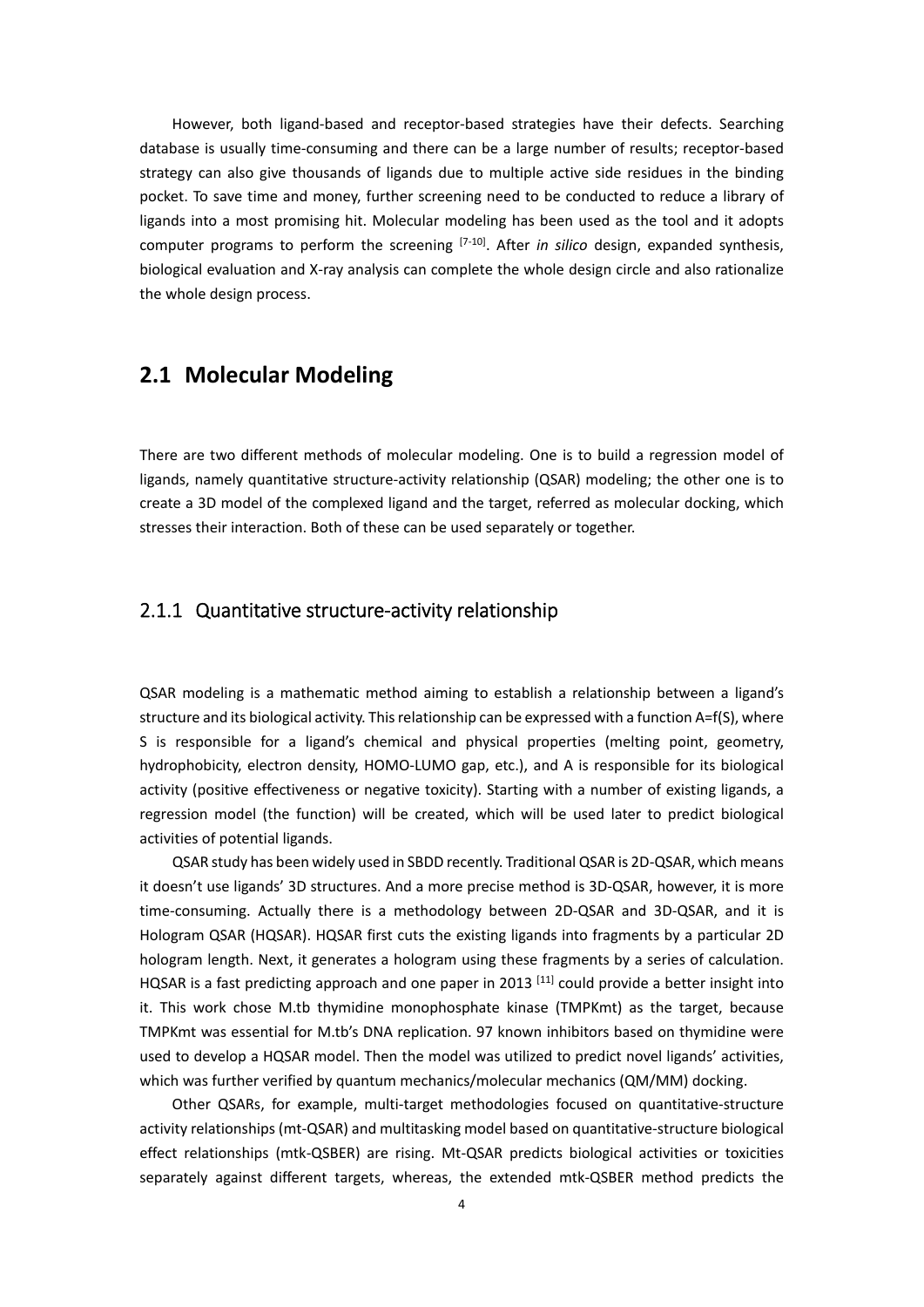#### 2.1.2 Docking and scoring methodology

Docking and scoring is a computer‐based method to predict the interaction energy between a ligand and a target. It is a process reflecting the "lock and key" relationship. A target is a "lock" while its ligand is a "key". The best fit "key" will get the lowest value of the interaction energy. However, the "key" is flexible in the binding pocket. Therefore, the interaction energy will be minimized by optimizing the conformation and orientation of/between the protein and the ligand.

The scoring is rather complex and there are several developed algorithms to perform it. An early algorithm, called rigid fitting, is a method losing a ligand's flexibility. New algorithms, i.e., Monte Carlo algorithm, LUDI algorithm and genetic algorithm, are more accurate and will be discussed in this paper in sections 3.1.1 and 3.1.2. General Monte Carlo algorithm is a random sampling method. Random sampling is rather like gambling. It aims to obtaining a large number of results, of which a small probability can be even incorrect. In SBDD, Monte Carlo algorithm first fills the binding cavity with atoms of random types. Each atom has three properties, including its atom type, the hybridization and the number of implicit hydrogen atoms. And each atom can have 12 bonds at maximum. The interaction energy will be evaluated using an energy function, which consists of both intramolecular and intermolecular components, such as its geometry, shape and chemical affinity. By comparing the binding energies, computer can determine the atoms' existence, types, bonding and so on.

LUDI algorithm was designed by a Germany company and used only in SBDD. It depends on the molecular‐fragment relationship to find potential ligands. At first all the fragments will be identified via database searching. All fragments are balanced with four kinds of interactions at the binding site: lipophilic-aliphatic interaction, lipophilic-aromatic interaction, hydrogen donor, and hydrogen acceptor. All the hydrogen bonds are made and all the hydrophobic pockets are filled with hydrophobic fragments. The fragments are then optimized with proper 3D arrangement and ultimately be connected with standard linkers. After docking the ligand to the target where the arrangement and descriptors are maximally aligned, the interaction energy will be obtained by a build‐in energy function.

Genetic algorithm (GA) is a biomimetic algorithm using the concept of natural selection. It starts with a population of candidate solutions and produces a new generation of solutions via the operations of selection, crossover and mutation. By repeating these genetic operations, an optimized population of solutions can be reached ultimately. In SBDD, the starting population is a set of state variables describing ligands' translation, orientation, and conformation. Each of the variables corresponds to the genotype while the ligands' atomic coordinates correspond to its phenotype. By crossover, random paired state variables can produce new individuals inheriting genes from either parent. Meanwhile some variables will mutate by random amount. Selections of the offspring will be conducted using energy function. By running repeatedly, it produces better solutions and finally reaches the approximate solutions. Recent GA has more complicated operators besides crossover and mutation, and they make the docking evaluation more precise.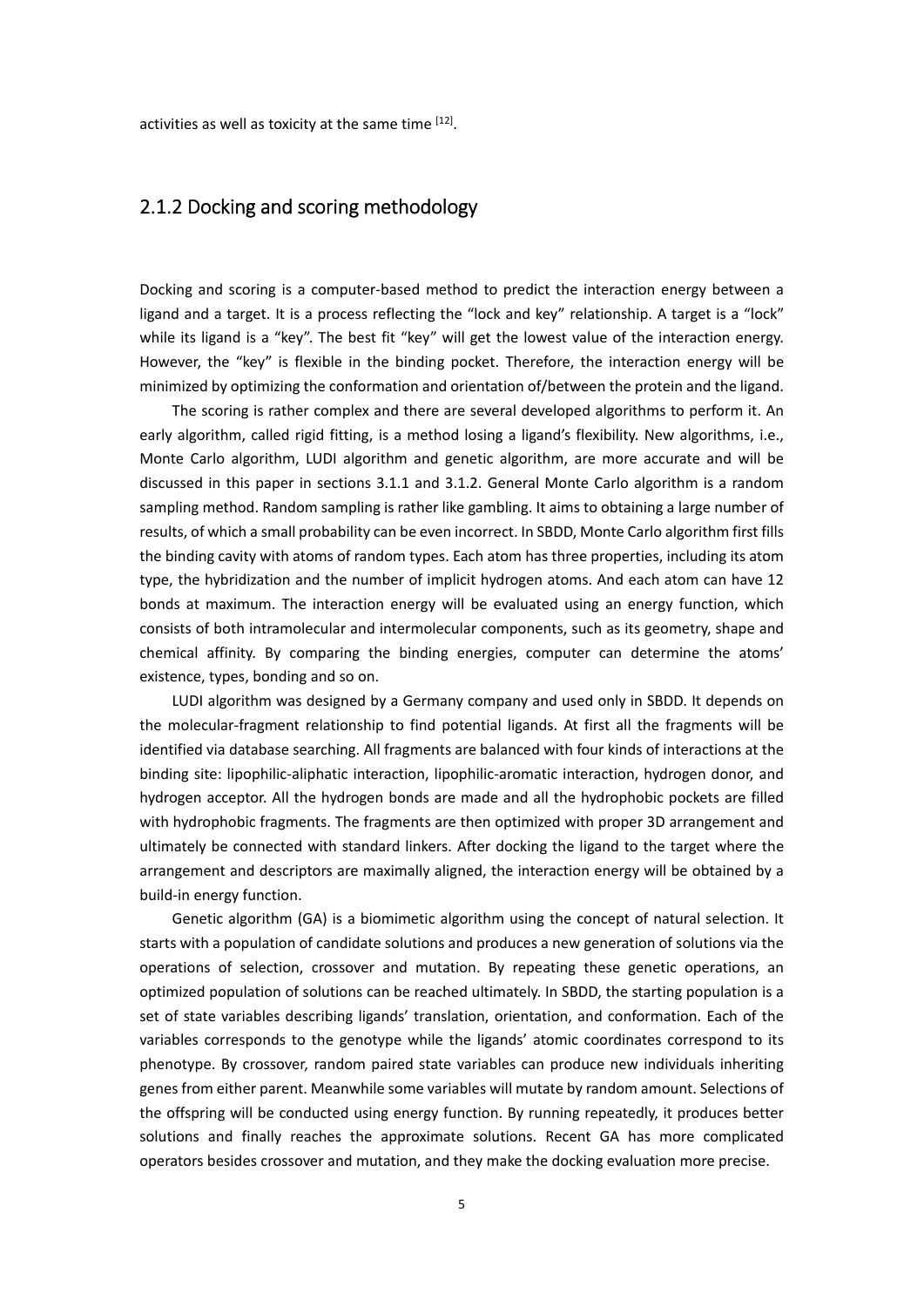### **2.2 Assembly of compounds from fragments**

To construct novel ligands, scientists usually use receptor‐based strategy by assembling fragments into a molecule. With the 3D structure of the target, computational programs will be run to fill the binding sites with suitable chemical groups. The algorithms mentioned in section 2.1.2 can be utilized in the selection of fragments. Then those groups will be connected by linkers to form a whole compound.

#### **2.3 Some criteria for potential drugs by SBDD**

Generally, there are some empirical criteria that can be applied in most situations in drug design. Commonly, the substituent groups of potent ligands must have structural diversity and all the design must be synthesis available. Moreover, there is a rule named Lipinski's rule of five applied to determine if a chemical compound is orally active. This rule states that an orally active drug cannot violate more than one of the following four criteria: firstly there should be no more than 5 H-bonding donors; secondly no more than 10 H-bonding acceptors are present in the molecule; the molecular weight should be less than 500; the octanol-water partition coefficient, log P, should be less than 5.

### 3 Recent Achievements

The completion of *M.tb*'s genome sequencing was a milestone of novel drugs discovery for TB. It helped scientists to look into the nano-scale world to understand how *M.tb* became pathogenic. As an important tool, SBDD works at the molecular level to develop novel drugs for TB. In recent years, many promising inhibitors against TB based on SBBD are published and some of the drugs are now under clinical experiments.

### **3.1** *In silico* **SBDD of anti‐TB drugs**

SBDD is getting more and more popular in drug design. It is timesaving and easy to operate. Nowadays, the rapid growth of databank and computer programs have also facilitated the computer‐based process quite a lot.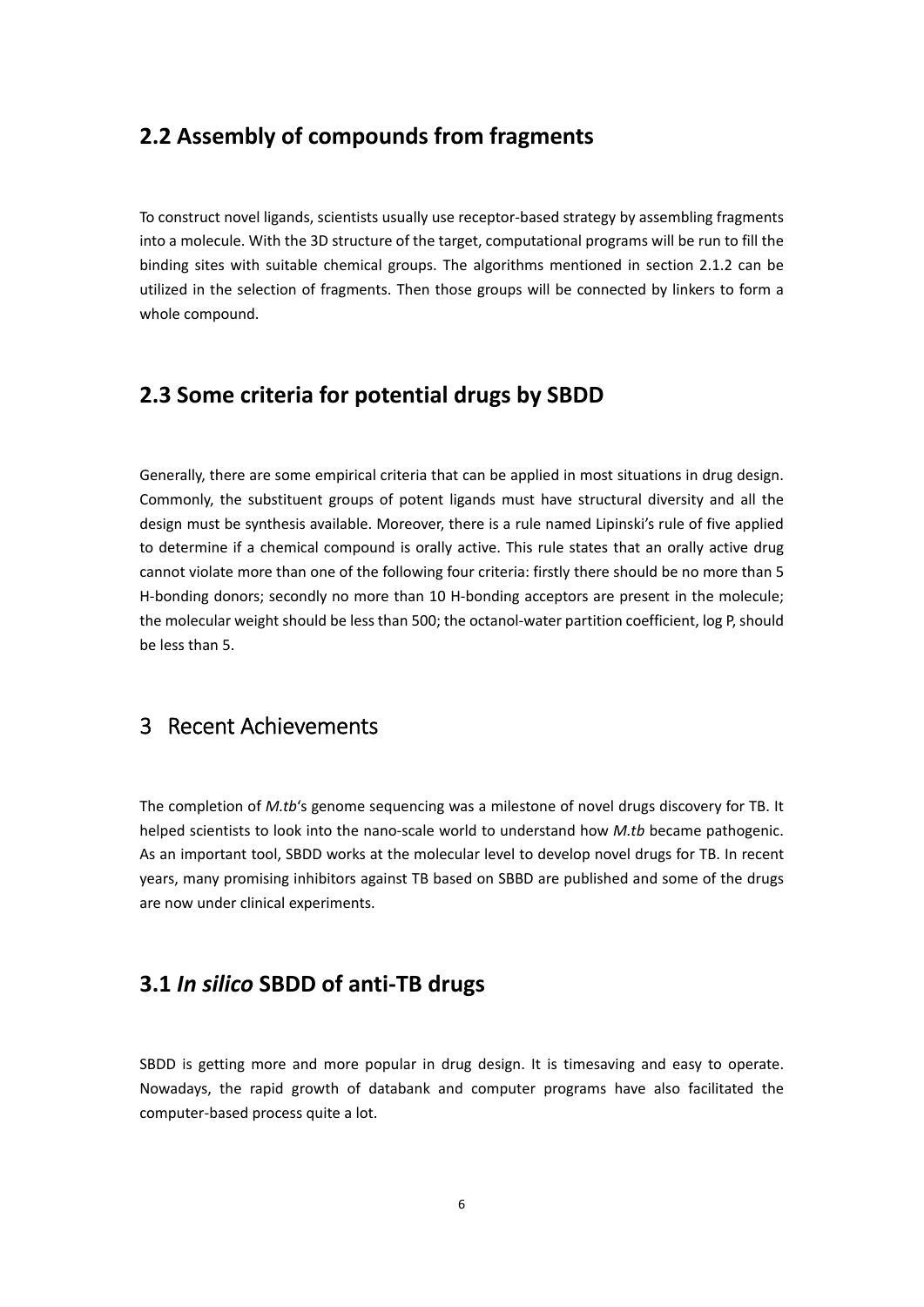#### 3.1.1 *In silico* SBBD with a target's structure known

Shikimate kinase (SK) of *M.tb* is an indispensable protein for the viability of the pathogen. It catalyzes the generation of chorismate in the fifth step, where it transfers a phosphoryl group from ATP to shikimate <sup>[13]</sup>. Meanwhile, it is absent in humans. These two factors make SK a perfect target. SK has four domains. While binding to shikimate, ATP or ADP, a conformational change of SK may take place, leaving SK's LID domain closed. However, whether a potential ligand isstill able to cause the closure of LID domain is unknown. Hence, the ligand design will need the 3D structures of SK both in its open and closed LID conformations. The co-crystal structure of SK complexed with shikimate and ADP in the closed LID conformation, together with the structure of SK complexed with shikimate in its open LID conformation can be accessed in Protein Data Bank (PDB).

In 2010, one paper used SK as the target and *in silico* developed a promising dipeptide inhibitor [14]. At first, the receptor model was prepared by removing ligand shikimate from the cocrystal structure along with correction and optimization. Then, its binding site was identified, which was a hydrophobic pocket with several hydrophilic residues sticking out. The binding pocket had two phenyl rings oriented in a parallel manner, indicating its probability for π‐π stacking. It also had several charged residues allowing for electrostatic interaction. Other factors were also taken into consideration: the binding site on the receptor, structural similarity with the original ligand, and the criteria mentioned in section 2.1.3.

A set of dipeptides were designed and docked into the receptor models. The best docking pose of each inhibitor was calculated by Monte Carlo‐combined algorithm. Then LUDI 3 algorithm was employed to score the interaction energy. In the process, lipophilic-aliphatic interaction, lipophilic-aromatic interaction, hydrogen donor and hydrogen acceptor interaction, ionic interaction, the number of rotatable bonds in ligand and loss of entropy were the factors to be concerned to score the pose-refined ligand-protein complex. In their work, the docking process was validated by docking the substrate shikimate into the prepared SK models, of both the closed and open LID conformations, and then compared the docked complex with the already known cocrystal structures. Root mean square deviation describing the overlap of those two complexes could describe its validation. In the closed LID conformation, the result showed a value of 0.3 angstrom less than 2 angstrom (the standard for a good docking function). Also the binding affinity  $(K_d)$  of the complex was 12 $\mu$ M, which was in the same order of the experimental value 44 $\mu$ M. In the open LID conformation, it also gave reasonable results hence proved its validation.

The docking results revealed an Arg‐Asp type dipeptide RD as the best candidate. RD possessed great affinity to SK which was even greater than the best inhibitor reported then. The docked complexes of SK with RD both in its closed conformation and open conformations are shown in Figure 1. The docking model showed generally RD has more hydrogen bonds than the substrate shikimate. Moreover, the guanidium group on Arg [D2 (P)] abstracted one extra proton and formed a salt thus increased its electrostatic interaction with the active residue. Meanwhile, this guanidium group simultaneously formed a bidentate hydrogen bond with the target. In Figure 1a, even though the closure of LID domain caused some affinity loss as a result of the loss of hydrogen bonds and also it caused some change in the docking pose, however, RD's affinity was still high in closed LID conformation.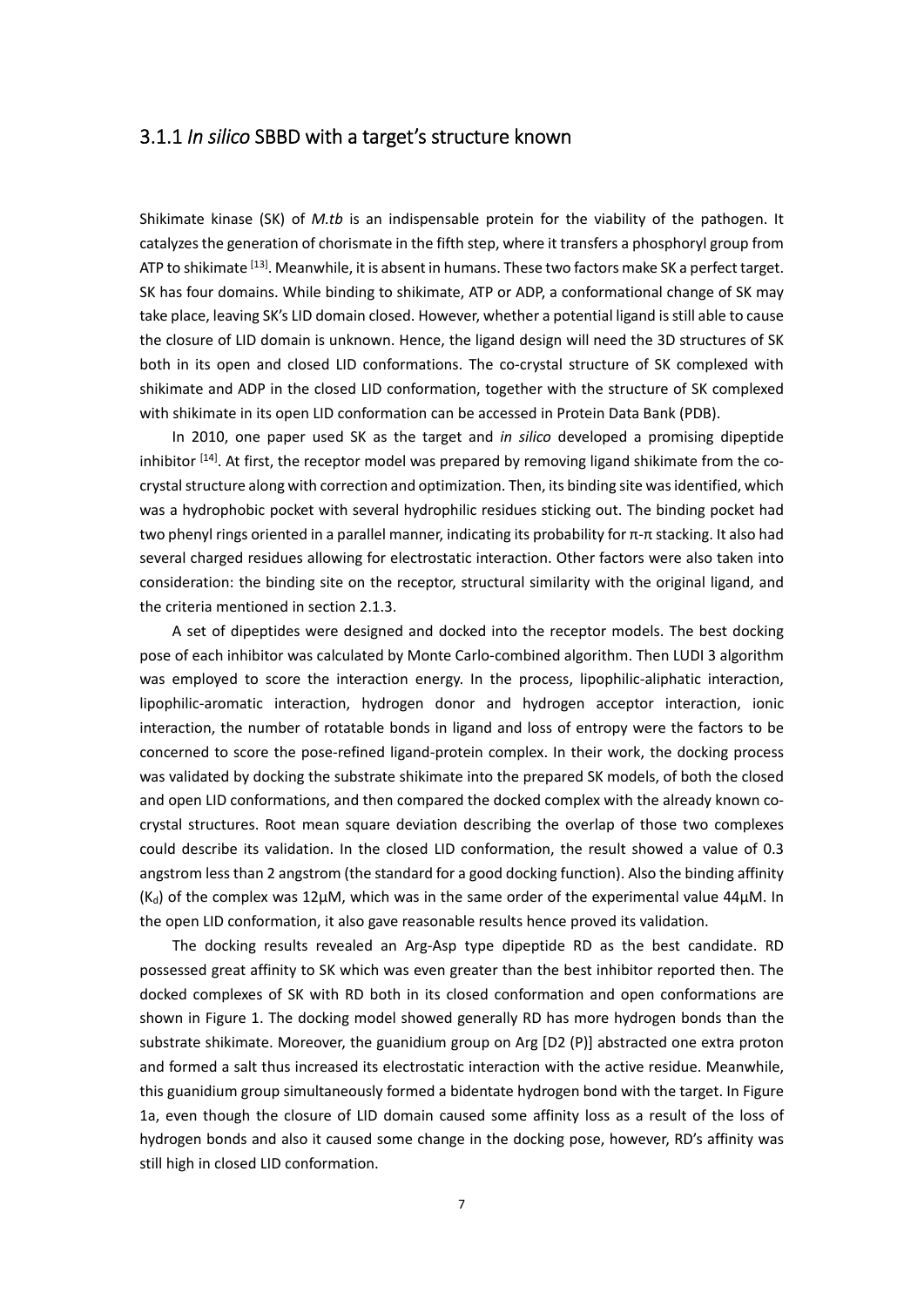

**Figure 1**. a) The docked complex of SK (yellow ribs, side residues are in green) in closed LID conformation with RD (ball‐and‐stick, different colors rendering different atoms) together with ADP (shown in cyan color, ball‐and‐stick); b) The complex of SK (grey ribs) in open LID conformation with RD.

To obtain an extensive analysis of the whole system, molecular dynamics simulation was conducted to measure the effect of the solvent (TIP3 water) on the docked complex. It allowed the complex interact with water for 150 picoseconds and then examined its stability. The results showed that most of the hydrogen bonds remained stable and its total interaction energy had only little variation. Therefore, the binding between RD and SK was anyway strong. To conclude, this paper exploited typical *in silico* SBDD procedures: a receptor model(s) preparation, ligands design by assembly of fragments, and molecular docking. It introduced a novel potential hit RD, a small dipeptide without any aromatic rings meaning its less toxicity and more orally activity. Their earlier work in 2009 also focused on small peptides as inhibitors, whereas it used another target Dihydrofolate reductase (DHFR) [15] (DHFR catalyzes the synthesis of tetrahydrofolate which is vital to the synthesis of DNA, RNA and protein of *M.tb*). The whole *in silico* design process was similar, except for one difference that the 2009 paper also docked the potential ligand—a tripeptide to DHFR in human body to make a comparison thus proved the inhibitor is more selective to DHFR of  $M.th.$ 

#### 3.1.2 *In silico* SBDD with creation of a homology model

If the 3D structure of a target were not accessible from PDB, what should we do? To avoid time‐ consuming X-ray crystallography or NMR analysis, one may expect to create a homology model of the target. It is already known that a protein's structure usually resemble another if their sequences are very similar [16]. Hence an available structure of a similar protein can be the solution to do *in silico* drug design.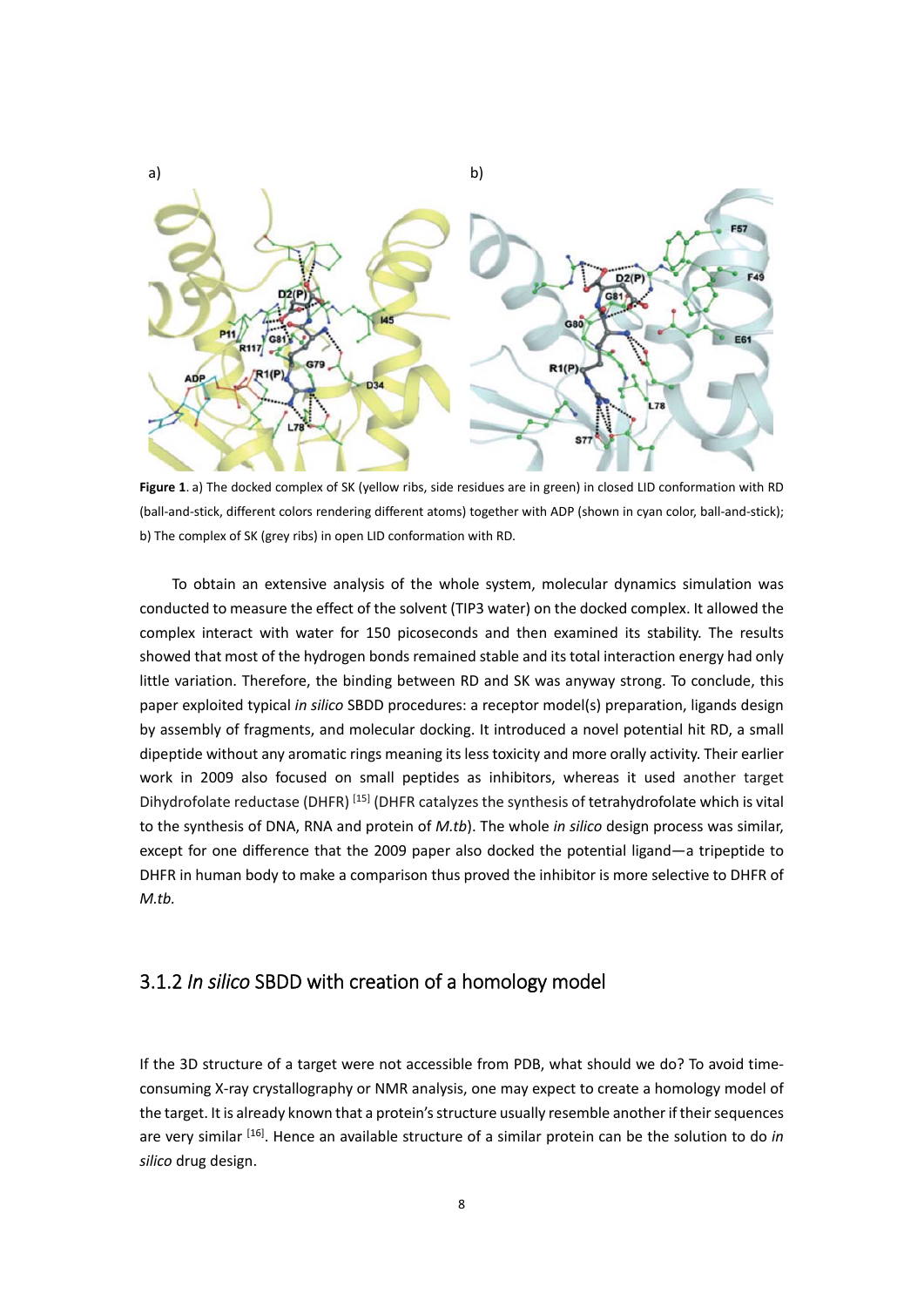It is reported that DNA gyrase is the only type II topoisomerase in *M.tb*, however, it doesn't exist in eukaryotes [17]. So it is natural to treat DNA gyrase as the target to block the pathway of *M.tb*'s DNA winding, which further halts the DNA replication. A paper in 2010 reported that fluoroquinolone derivatives could be potential inhibitors against DNA gyrase in *M.tb* [18].

Quinolones were reported before as inhibitors for DNA gyrase in Escherichia coli by forming stable ternary complexes with DNA gyrase together with DNA, thus block DNA replication [19]. In addition, the binding site on DNA gyrase for fluoroquinolone was its N-terminal on A-subunit [20]. As a result, the focus of the drug design should be on A‐subunit of the gyrase. However, whether



**Figure 2**. The template structure of fluoroquinolone which has four substituent sites  $R_1$ ,  $R_5$ ,  $R_7$  and X.

quinolone could work on DNA gyrase of *M.tb* remained unknown. Moreover, the structure of *M.tb*'s DNA gyrase was inaccessible. To exam the bioactivity of quinolone, the paper in 2010 introduced DNA gyrases in *Mycobacterium fortuitum* and *Mycobacterium smegmatis* as the templates to produce a homology model. These two mycobacteria were usually used as comparative standards for the measurements of organism in *M.tb*. And their DNA gyrase structures could be accessed in PDB. In addition, A‐subunit of

DNA gyrase in *M.tb* exhibits more than 92% sequence similarity with that in *Mycobacterium smegmatis*.

The first step was the construction of ligands using fluoroquinolone backbone. As depicted in Figure 2, fluoroquinolone derivatives have four substituent sites. A library of ligands were generated by assembling different groups onto these four sites following the criteria in section 2.1.3. Then QSAR study was introduced to measure their activities. A QSAR model was developed based on data‐searched ligands, whose ligand‐protein bioactivities were already given against organisms in *Mycobacterium fortuitum* and *Mycobacterium smegmatis*. This process used genetic algorithm mentioned in section 2.1.2. All the ligands against *Mycobacterium fortuitum* and *Mycobacterium smegmatis* were separated into two training and test sets*.* The training set was used to set up the QSAR model while the test set was to prove the model's validation. The QSAR model was assessed<sup>2</sup> by calculation of the internal cross-validated number  $Q^2$  and external predictive number  $R^2$ .  $Q^2$  and  $R^2$  of this QSAR model were in the range of good performance. Thus, it was used to fast screen the ligand library and several fluoroquinolone analogues stood out with high inhibitory activity.

 <sup>2</sup> Q<sup>2</sup> is calculated by  $Q^2 = 1 - \frac{\sum (Y_{pred} - Y)^2}{\sum (Y - \overline{Y})}$  $\sum$ ,Ypred and Y are respectively predicted activity and observed activity while  $\overline{Y}$  is the mean activity.  $R^2 = 1 - \frac{\sum (Y_{pred(\text{test})} - Y_{(\text{test})})^2}{\sum (Y_{(\text{test})} - \overline{Y}_{ranging})^2}$  $1-\frac{\sum(Y_{pred(\text{test})}-Y_{\text{ (test)}})}{\sum(Y_{\text{test}}-\overline{Y}_{\text{triangle}})^2}$ *pred*  $R^2 = 1 - \frac{\sum (Y_{pred \text{(test)}} - Y_{\text{(tot)}})}{\sum (Y_{\text{(test)}} - \overline{Y}_{\text{training}})}$ Σ It is similar in the equation of  $Q^2$ . Both values should be more than 0.5 to indicate a good QSAR model.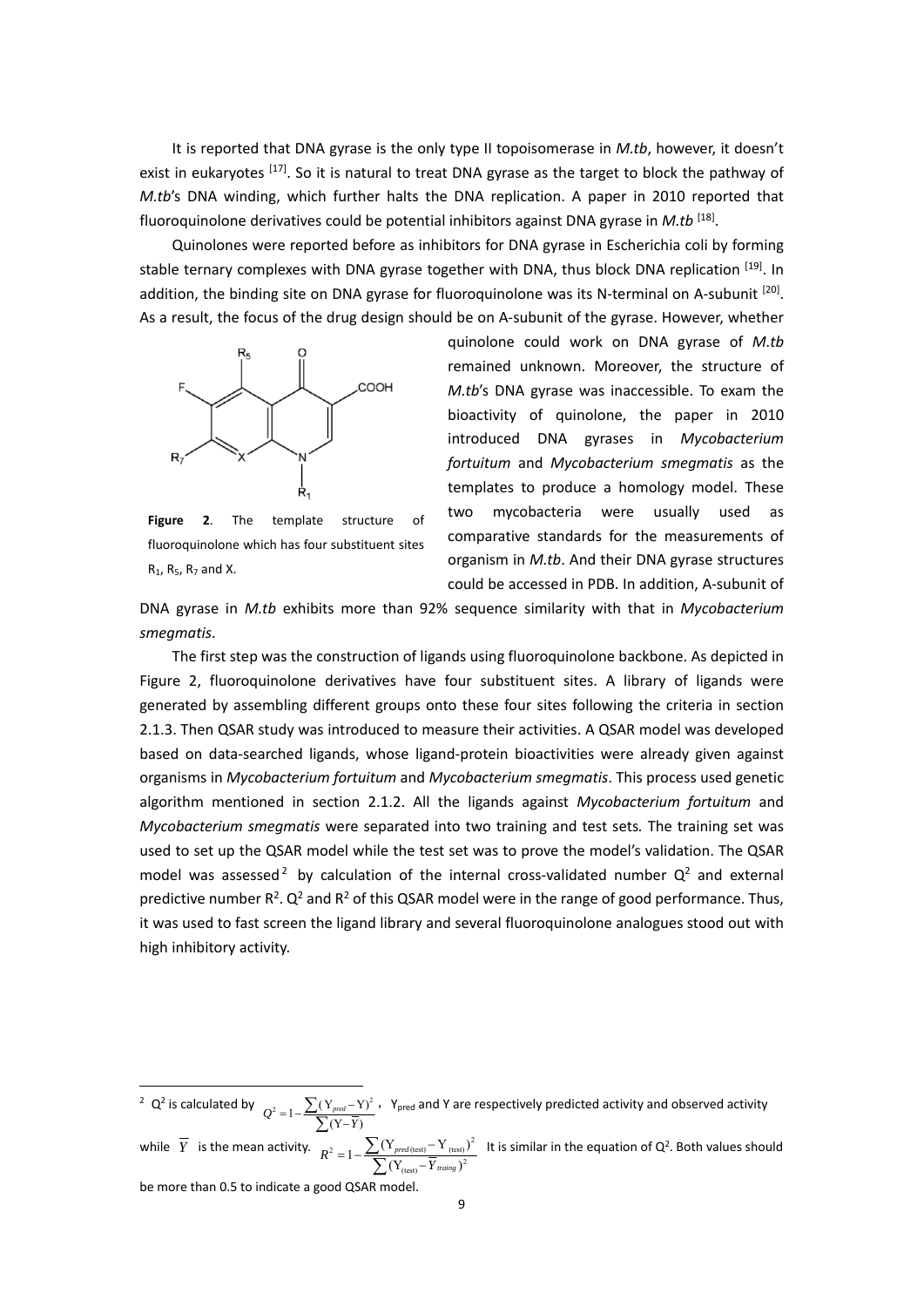

**Figure 3**. a) The docked complex of DNA gyrase A with the potential inhibitor (purple colored) with hydrophobic interaction (cyan dotted line), hydrogen bonding (green dotted line) and π-π stacking (yellow dotted line); b) H bonding between the inhibitor and Asn172(A) and Gly179(A); c) H bond between the inhibitor and Lys49(A) and His52(A) from another angle.

A second stage of screening was conducted by molecular docking using homology modeling. Here a homology model was developed based on DNA gyrase (A‐subunit) of *Mycobacterium smegmatis* because of the sequence similarity mentioned before. Then GRIP docking algorithm (it uses Piecewise Linear Pairwise potential (PLP)‐based scoring function, considering hydrogen bonding, repulsion and dispersion) was employed to score the interaction energy of all paired target and ligands. One inhibitor stood out as the most potential and the structure of ligand-protein complex is depicted in Figure 3. Hydrophobic interaction, π‐π stacking force, and hydrogen bonding could be observed in the docked complex. And from the picture, we could also figure out the art of using fluoroquinolone instead of quinolone, for that the fluorine atom could form an extra hydrogen bonding with positively charged amino acid.

In this work, a homology model was developed. Nonetheless, the 3D structure of *M.tb*'s DNA gyrase was updated in PDB in the end of their work. As a result, they compared the homology docking results with real model, and found some similar numbers. This demonstrated the validation of homology modeling to some extent. One recent paper in 2014 also used homology modeling to find potent ligands for PknI by database searching [21].

PknI is one of the eleven Serine Threonine Protein Kinases (STPKs) in *M.tb* and it is very important for mycobacterial intracellular survival  $[22]$ . PknB was chosen as the template due to its 32% sequence identity with PknI. According to the sequence alignment of PknB, they modeled the residues of the homology model. Structure‐based pharmacophore analysis was conducted using 21 co-crystal structures of kinase proteins bound with ATP to identify the critical residues on the target. The interaction between ATP and these 21 kinase proteins were specified, thus a comparative active site residues could be figured out on the Pknl model. It was implied that Lys 41, Asp 96, Val92 and Asp 90 were the critical residues, among which Lys 41 was highly important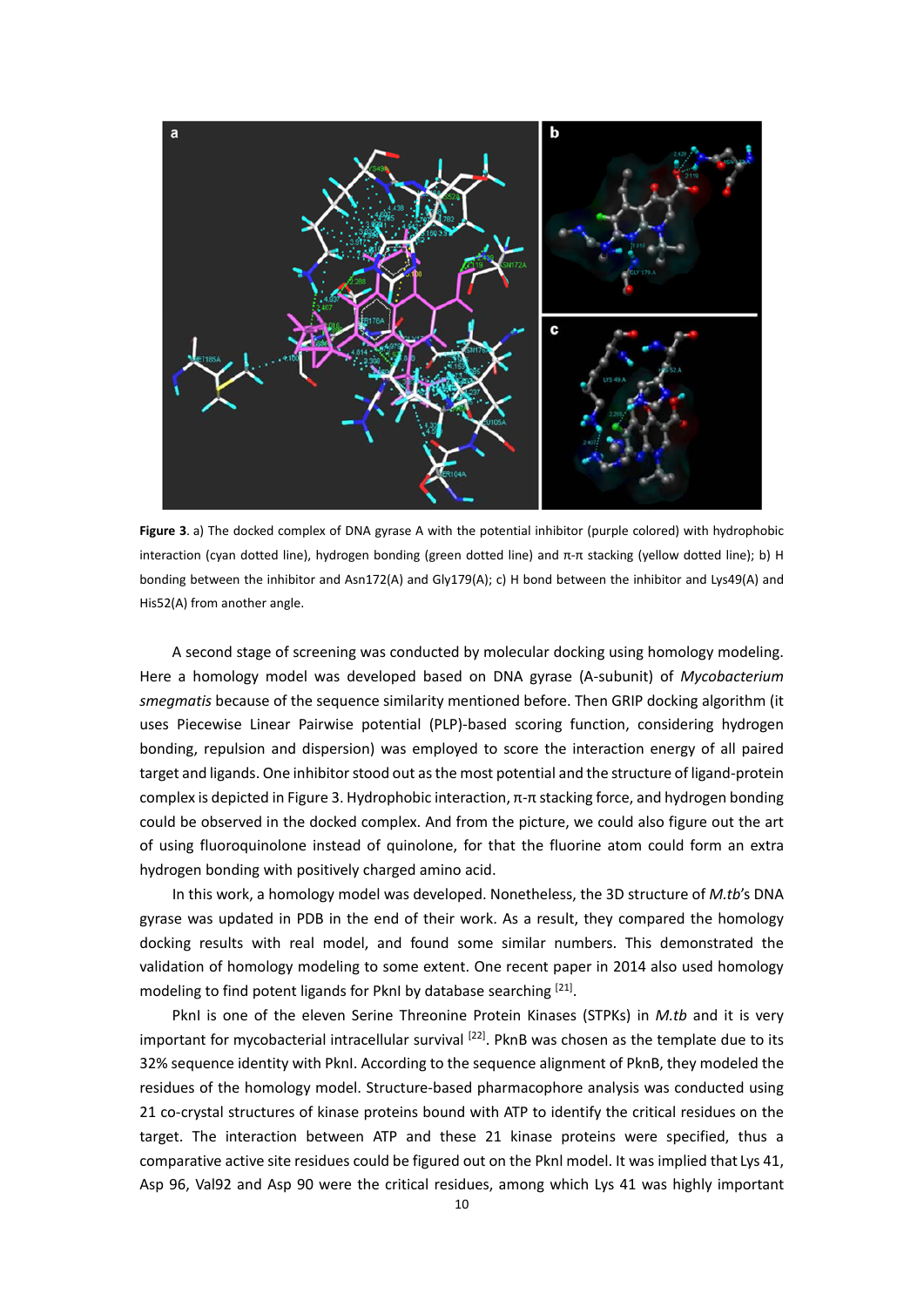proved by site directed mutagenesis of Lys 41. After the identification of critical residues, a library of 2400 drugs against other kinase were docked into the ATP binding site of the homology model. The docking process used genetic algorithm. 6 hits were selected out and all of them form hydrogen bonds with Lys41.

More specified details of homology creation were illustrated in this work, although it only used ligand‐based strategy by searching database instead of designing novel ligands. These two examples of homology modeling explained that this method could function well. In addition, a potential ligand developed by homology modeling can be used in X‐ray crystallography, further solving the target' 3D structure.

#### **3.2 Synthesis and evaluation**

After *in silico* design, a hit compound will be selected out. To transfer a hit into a lead, synthesis must be employed to have the compound at hand, followed by a series of evaluation to test its biological activity practically. X‐ray co‐crystal structure of the ligand‐protein complex will further verify the validation of the hit. The results can determine whether to move on with *in vivo* tests or go back to running another circle of design procedures to modify the hit.

One paper in 2012 started with the synthesis of a potential hit and made it feasible after evaluations<sup>[23]</sup>. It chose glutamine synthetase (GS) of *M.tb* as the target, and developed an imidazo [1, 2‐a] pyridine inhibitor*.* Generally, GS catalyzes in the pathway of glutamine synthesis by binding with ATP. It usually exists in bacterial cytoplasm. However, in *M.tb* and other pathogenic mycobacteria, GS can be released extracellularly. What is more interesting, a kind of glutamine named poly-L-glutamate /glutamine component is quite unique in the cell wall of those pathogenic mycobacteria. Therefore, scientists correlated GS with the poly‐L‐glutamate /glutamine component, furthermore, with the virulence of the pathogenic mycobacteria [24]. An earlier reported potent inhibitor―MSO binds at the site where amino acid binds. Nevertheless, the site where MSO binds also exists in organisms of human bodies. Thus, it is better to find another binding site, for example, the ATP binding site on GS.

According to their previous work in 2009  $[25]$ , a potential ligand for the ATP-binding site on GS was 3‐amino‐imidazo [1, 2‐a] pyridine analogues which had a halogen (Cl, Br or I) substituent on its sixth position, an aryl substituent with hydrogen bond donor at its *meta‐* position, and also a cyclopentyl group at its  $R<sup>1</sup>$  position as drawn in Figure 4, compound **3**. In this work in 2012, they modified this imidazo pyridine ligand with expanded synthesis. Because there wasn't enough reference of ligands to the ATP‐binding site on GS and also due to the multiple substituents on the ligand's phenyl ring, a designing strategy named focused hierarchical design of experiments(FHDoE) was utilized. FHDoE started with the synthesis of a library of compounds **3**. It chose  $R^1$ ,  $R^2$  ( $R^0$ ,  $R^m$ and  $R<sup>p</sup>$ ) groups having different sizes and lipophilicity according to Principal Component Analysis  $(PCA)<sup>3</sup>$ . 16 compounds were synthesized by one-pot Ugi-type reaction as shown in Scheme 2 and then tested by the inhibition evaluation against GS. Compound **3g** (also shown in Figure 4) showed

<sup>&</sup>lt;sup>3</sup> PCA uses an orthogonal transformation to convert a set of observations of possibly correlated variables into a set of linearly uncorrelated variables.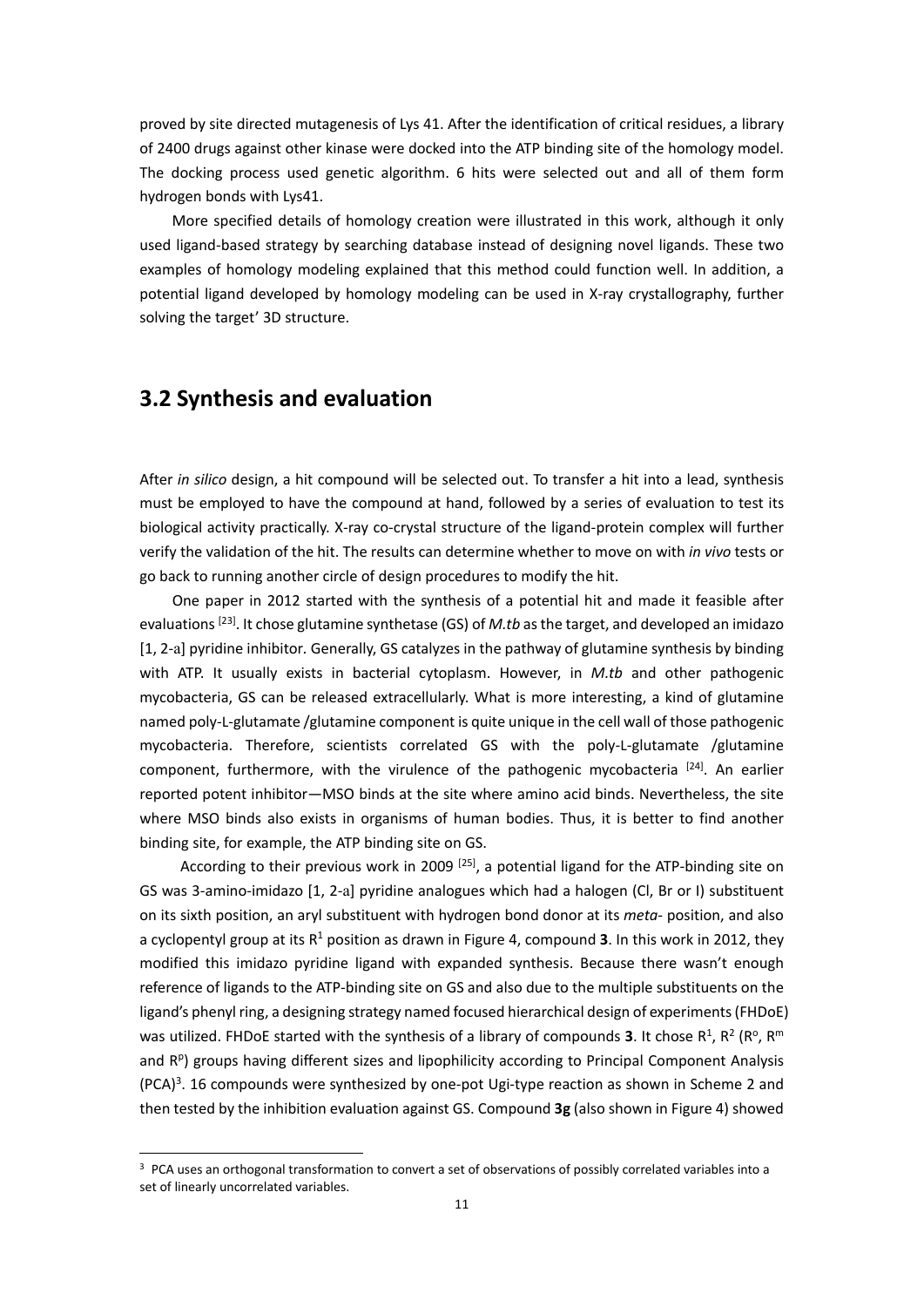the lowest  $IC_{50}$  (~3.0 $µ$ M) value and was chosen as template for a second round of substituent modification and inhibition evaluation.  $R^2$  was retained, where as  $R^1$  group was varied to shorter linear chain, longer linear chain, smaller branched aliphatic group, aromatic group, or larger cycloalkane. As a result, another 5 compounds were synthesized and evaluated by their bioactive inhibitions. The result showed that 3g still holds the lowest IC<sub>50</sub> value and made butyl group the optimal R<sup>1</sup> substituent.



**Figure 4**. The chemical structure of compound imidazo [1, 2‐a] pyridine derivatives.



**Scheme 2**. The preparation of imidazo [1, 2‐ a] pyridine derivatives using Ugi‐type reaction and its plausible mechanism.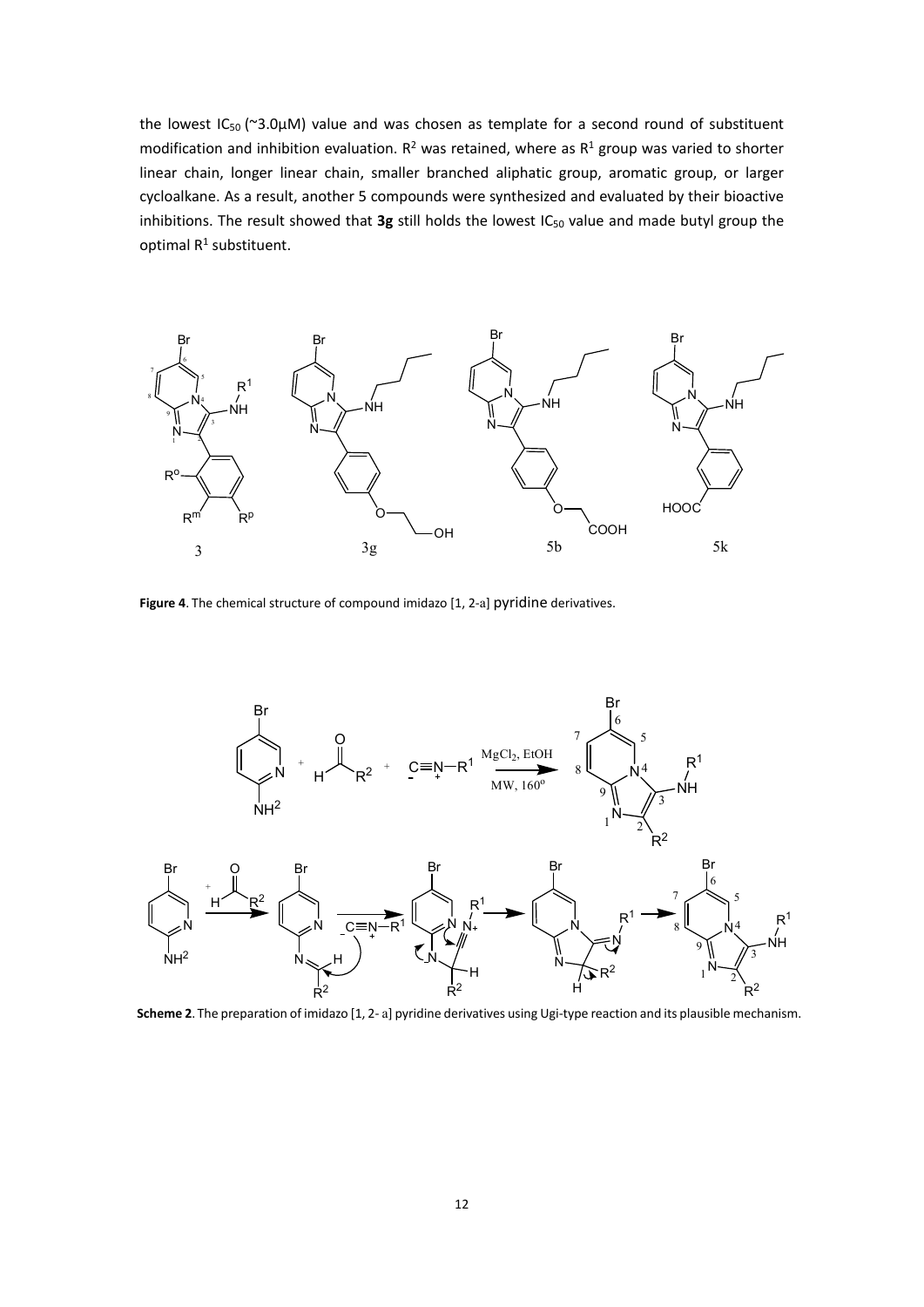A third round of modification was conducted by comparing 12 compounds having different  $R^2$ groups while keeping the same butyl  $R^1$  group. By comparing a tertiary amine (IC<sub>50</sub>=5.8µM) with carboxylic acidic (IC<sub>50</sub>=1.6µM) substituent at the R<sup>p</sup> position, it showed that there was no specific electrostatic interaction with GS. A branched substituent at  $R<sup>p</sup>$  position had an IC<sub>50</sub> value of 22 $\mu$ M, which was still relatively low, indicating that there was considerable space at the binding site. Moreover, the hydrogen bond donor at  $R<sup>p</sup>$  position was not significant, because the IC<sub>50</sub> values had little variation either by replacing it to Rm position or simply removing it. Therefore, compound **5k** displayed the highest inhibition. To conclude FHDoE strategy, it could be described asthe following: first selected out the best inhibitor as the template from a roughly designed library, and modified the fragments from one to another.



**Figure 5**. The complex formed by compound 5b (green carbon atoms) and GS of *M.tb* (grey carbon atoms).

Even though the aforementioned synthesis and inhibition evaluation showed that the compound **5k** was slightly more active ( $IC_{50}^{\sim}$ 0.6 $\mu$ M) than others, the following X‐ray crystallography however used **5b**  $(IC_{50}^{\sim}1.6\mu M)$  as the ligand (maybe for the consideration of its purity as well as its commercial cost). The co-crystal structure of GS complexed with 5b, magnesium (impurity from the synthesis), and MSO‐P (at the amino‐acid binding site) was analyzed by X‐ray. The ligand electron density was clear, except for the site at the  $R^2$  phenyl group of **5b**. It resulted from the rotation of the whole phenyl group, which substantiated the earlier assumption of large space at that site. Part of 5b and GS co-crystal structure is shown in Figure 5. In this figure, all the hydrogen bonds were drawn, including one at GS's side chain Asp359, one at

Lys361 (where ADP binds), one at Asn359, and another one at Ser280 together with a bridge water molecule. Other binding forces like π-π stacking interaction and π-cation interaction could also be observed in the picture at Phe232 and at Arg364. The hydrophobic pocket formed by Tyr129, Phe232 and Trp282 was filled by n‐butylamino chain.

The X‐ray structure together with all the designed ligands were then used to expand a SAR (similar with QSAR in 3.1.2) model of ligands they built before  $[23]$ , by docking all the new synthesized compounds into the target model and evaluating their interaction. This docking process reversely helped to rationalize previous results obtained during FHDoE synthesis. It suggested that R<sup>2</sup> substituent would point out of the pocket and that was why it didn't have strong electrostatic interaction with the protein. This also explained why there was large space to accommodate the bulky  $R^2$  groups, just because it didn't fit into the pocket. Additionally, it didn't matter whether the hydrogen bond donor was at meta‐position or para‐ position, because either of them could form hydrogen bonding with Asn359 and/or Lys361. The X‐ray structure indicated a halogen bond between the bromine atom and the oxygen atom on His278 judging from their distance. Many phenomena were explained by this afterward‐docking study, however, it didn't explain the inactivity of  $R^1$ -cyclopentyl substituent, whereas the model saying it was active. To optimize the docking process, other factors such as free energy of hydration, alternative binding modes and loss of entropy should be added, too.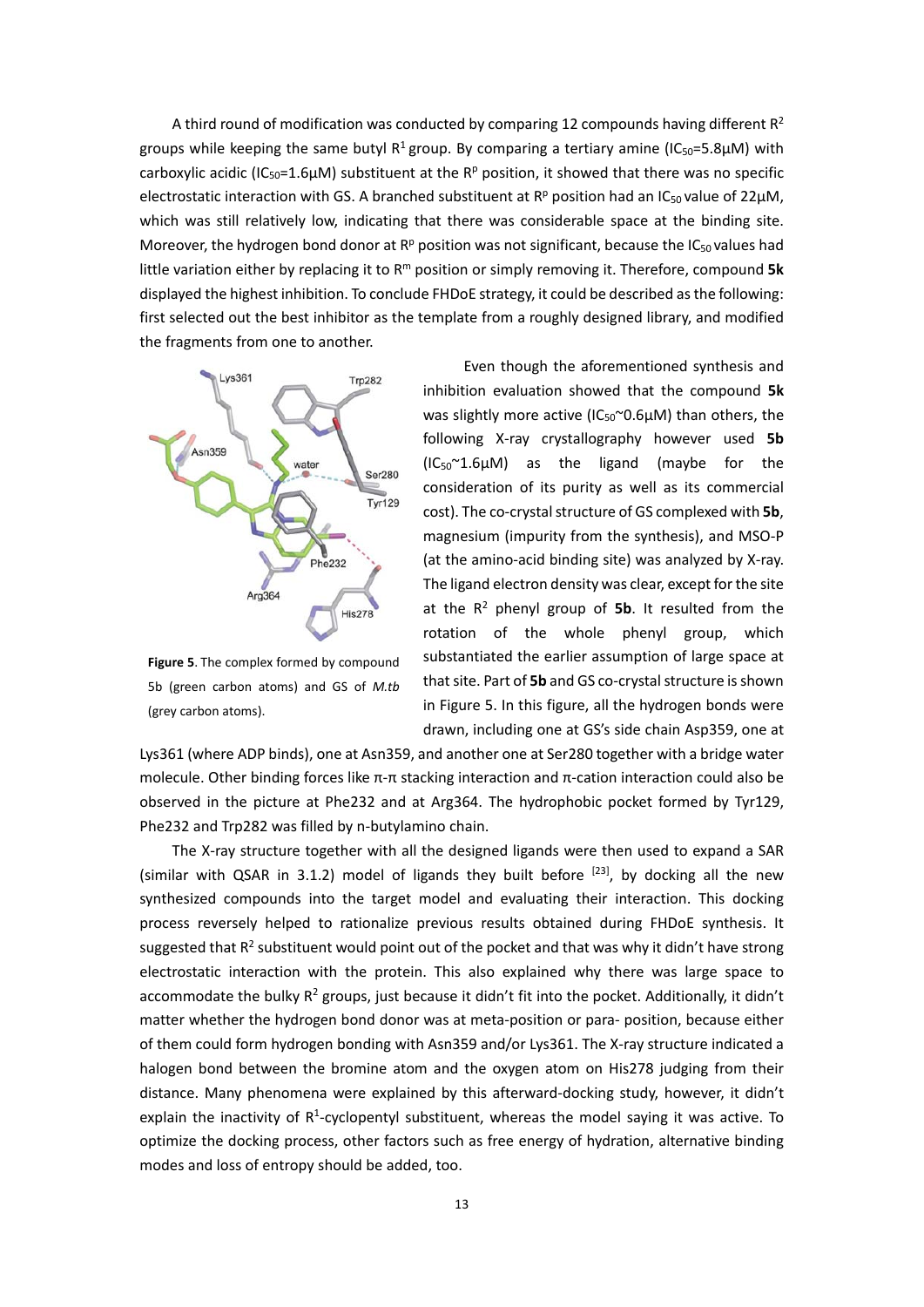*In silico* SBDD find a potent hit compound. While feasible, expanded synthesis and inhibition evaluation will be conducted to modify the hit. The best-performing inhibitor will be examined together with the target to form a co-crystal, followed by X-ray crystallography analysis. In one paper, X-ray crystallography analysis even facilitated finding another efficient binding site <sup>[26]</sup>. Till now, the complete SBDD process was illustrated. Although different targets were chosen, they still gave an insight into how a TB drug could be developed.

#### 4 Conclusions and discussions

Structure‐based drug design is a newly developed computer‐based method and it has forced the progression of drug discoveries and refinements. Via SBDD, a serials of novel drugs have been developed to treat tuberculosis. In these papers, targets and their corresponding binding sites were identified. *In silico* design would find out the most potential hit compounds for those targets. Practically, the synthesized ligands were tested by their biological activities and X-ray co-crystal analysis. A combination of recent achievements were used in this paper to display the whole SBDD circle. It also introduced several potential lead compounds which could be applied for further tests and modifications. With the development of more complex and accurate computer programs, the outlook for SBDD is to focus more on the target discovery. Aiming to conquer tuberculosis one day, scientists are now endeavoring to figure out the extremely essential targets for the drug design.

## 5 Acknowledgement

How to design medical drugs in the atom and molecule scale is always intriguing to me. And one of my uncles was dead of TB. Though this practice I've got a deeper understanding of drug design by SBDD against tuberculosis. Herewith I'd like to thank my supervisor Martin for the treasure time for the discussing and guidance together with Anna for the lectures. I also would like to thank the course NS190 for giving me this chance to investigate on the topic I'm interested in.

### Reference

[1] Hippocrates. *Aphorisms*.

- [2] *Nobel Foundation*. The Nobel Prize in Physiology or Medicine **1905**.
- [3] Rivers EC, Nancera RL. *Drug Discov Today*. **2008**, 13, 1090‐1098.
- [4] Singh B, Mitchison DA. *British Medical Journal*. **1954**, 4854, 130–132.

[5] a) Jones D. *Bulletin of the History of Medicine*. **2002**, 76(4), 749–790; b) *Centers for Disease Control and Prevention*. **2000,** MMWR 49 (RR–6), 31–32; c) Yendapally R, Lee RE. Bioorg. *Med. Chem. Lett*. **2008**, 18(5), 1607–1611; d) Long JW. *Essential Guide to Prescription Drugs.* **1992**.